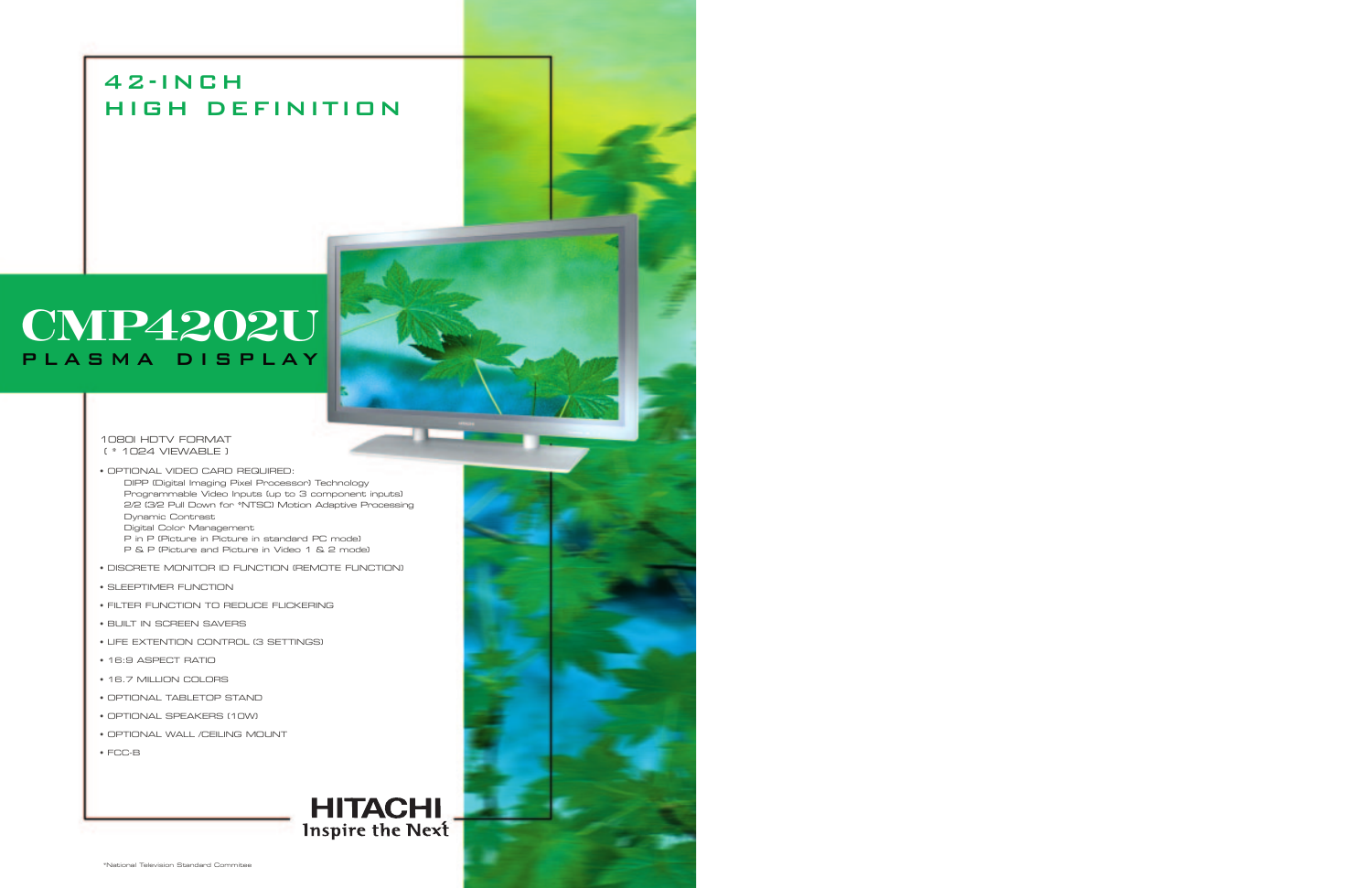#### DIPP: HITACHI PROGRESSIVE TECHNOLOGY TAKEN TO A HIGHER LEVEL

Hitachi is the leader in high picture quality technology, as we continually improve our progressive technology and apply it to various kinds of image display devices. Recently, we have developed the DIPP (Digital Image Pixel Processor), a new concept in high-performance, highspeed processors that combines all of our digital image processing technologies. This processor performs high

picture quality optimum pixel conversion that matches various types of image inputs with their respective image devices. It provides consistent digitally processed image conversion compatible with a 1,024 x 1,024 pixel high-definition panel. As a result, you enjoy images with a greater degree of detail than ever before.

#### DYNAMIC CONTRAST FOR SHARPLY DEFINED IMAGES

Dynamic Contrast automatically detects the amplitude level of the digitally converted input signal in order to reproduce every scene with the finest contrast. Even very bright or dark scenes in movies are dynamically displayed.





#### DIGITAL COLOR MANAGEMENT FOR BRILLIANT COLOR IMAGES

By controlling the multiple designated colors, mutually independent color tones and color density without influencing other colors, Digital Color Management provides brilliant color images. It reproduces beautiful whites, deep blue skies, bright crimsons, and verdant greens.

• Photos are intended to clarify the effect, so they differ from actual images.

#### COMPATIBLE WITH A WIDE RANGE OF INPUT SIGNALS FROM VGA TO UXGA

The CMP4202 is compatible with video signals having horizontal scanning frequencies from 15 to 106kHz (Preset Signal Timing Only) and vertical scanning (frame) frequencies from 50 to 85Hz. It can also accept computer signals ranging from VGA to UXGA. And with automatic adjustment functions\*2 for PC signal compatibility, phase and clock frequency, it is fully equipped to function as a PC monitor. The Film Theater Mode lets you enjoy images that are free of jerky motion and no different from what you would see in a movie theater.

#### PERSONAL COMPUTER DISPLAY EXAMPLES

• Compression (thinning), expansion, and other processes are carried out to display the above signals. Therefore in Zoom (1-3), depending on the image, flickering may be conspicuous. When this happens, you can reduce it by turning on the filter.

\*2 Depending on the signal, perfect automatic adjustment may not be possible. In this case, perform manual adjustment.

\*3 REAL display is not possible with certain signals (compatible only with VGA and W-VGA).

#### MULTI-SCREEN FUNCTIONS

P IN P (PICTURE IN PICTURE) You can display a video image inside a PC display, and also simultaneously display a still picture and a moving image.

#### P & P (PICTURE & PICTURE)

With an optionally available video card, you can simultaneously display Video 1 (composite input) and Video 2 (component input) images side by side.

#### REMOTE CONTROL UNIT WITH ID FUNCTION

You can individually control up to seven monitors by assigning an ID number to each one. We've re-designed the remote control unit for easier use, including an Auto Adjust button that automatically adjusts the ideal screen size and position during PC signal input.

**CMP4202U** PLASMA DISPLAY

#### LOW POWER CONSUMPTION

#### • OPERATION MODE SELECTION

This function lowers power consumption and decreases panel degradation by controlling display brightness. You have a choice of three modes: Normal, LIFE EXTEN 1 and LIFE EXTEN 2.

#### • TIMER

Can be set to turn the power off in 30 minute intervals up to 120 minutes. This is useful when you only want to use the display for a pre-determined time.

• LOW POWER CONSUMPTION OF 350W (When sound not input)

The display has a low power consumption design that restricts power consumption to 350W (2W in Standby mode), while providing high brightness and high contrast.

#### BUILT-IN STEREO AMPLIFIER

Incorporating a built-in 10W + 10W stereo power amplifier, the CMP4202 can be easily connected to a pair of separately available external speakers for dynamic audio accompaniment to video viewing, presentations, and so on.

#### CLASS-B COMPLIANCE

The CMP4202 is compliant with EMI Regulation FCC Class-B, which means it generates only minimal electrical interference that should not affect the operation of nearby TVs, VCRs, radios, etc.

#### ENVIRONMENTALLY FRIENDLY

To protect the environment, the front frame is made from non-halogen resin and no polyvinyl chloride is used in the mechanical parts. In addition, we have reduced the quantity of buffer material used in packing.

#### INPUT TERMINALS

- The display is equipped with composite video, S-video, and component video terminals. It also has a composite video output terminal as a loop-through function.\*
- Several AV devices can be connected.\*
- Component input can be done using the D-sub terminals (RGB1, RGB2).\*

#### **\*OPTIONAL VIDEO CARD MUST BE USED**

#### PC INPUT TERMINALS

RGB analog signals from two systems can be input to the mD-Sub

#### NEW ALIS PANEL

#### THE ALIS METHOD

By emitting light alternately from the even-numbered and odd-numbered lines of discharge electrodes, ALIS achieves a highly detailed vertical display of 1,024 pixels, as well as high brightness. This new version of the ALIS panel delivers the top level of brightness in the industry and clear high-definition images thanks to an improved drive method and new high-efficiency phosphors.



#### HIGH-DEFINITION DISPLAY

Employing the ALIS method results in fine pixel pitch of about 1.05 million pixels (1,024 by 1,024), the highest in the industry. The panel reproduces high quality highdefinition image sources beautifully and with full detail.



\*1 According to survey by Fujitsu Hitachi Plasma Display Co., Ltd.

### • Photos are intended to clarify the effect, so they differ from actual images.

#### LONG LIFE

Because ALIS system panels have a smaller luminosity





DIPP (Digital Image Pixel Processor)

Improved Contrast



Deep blue sky